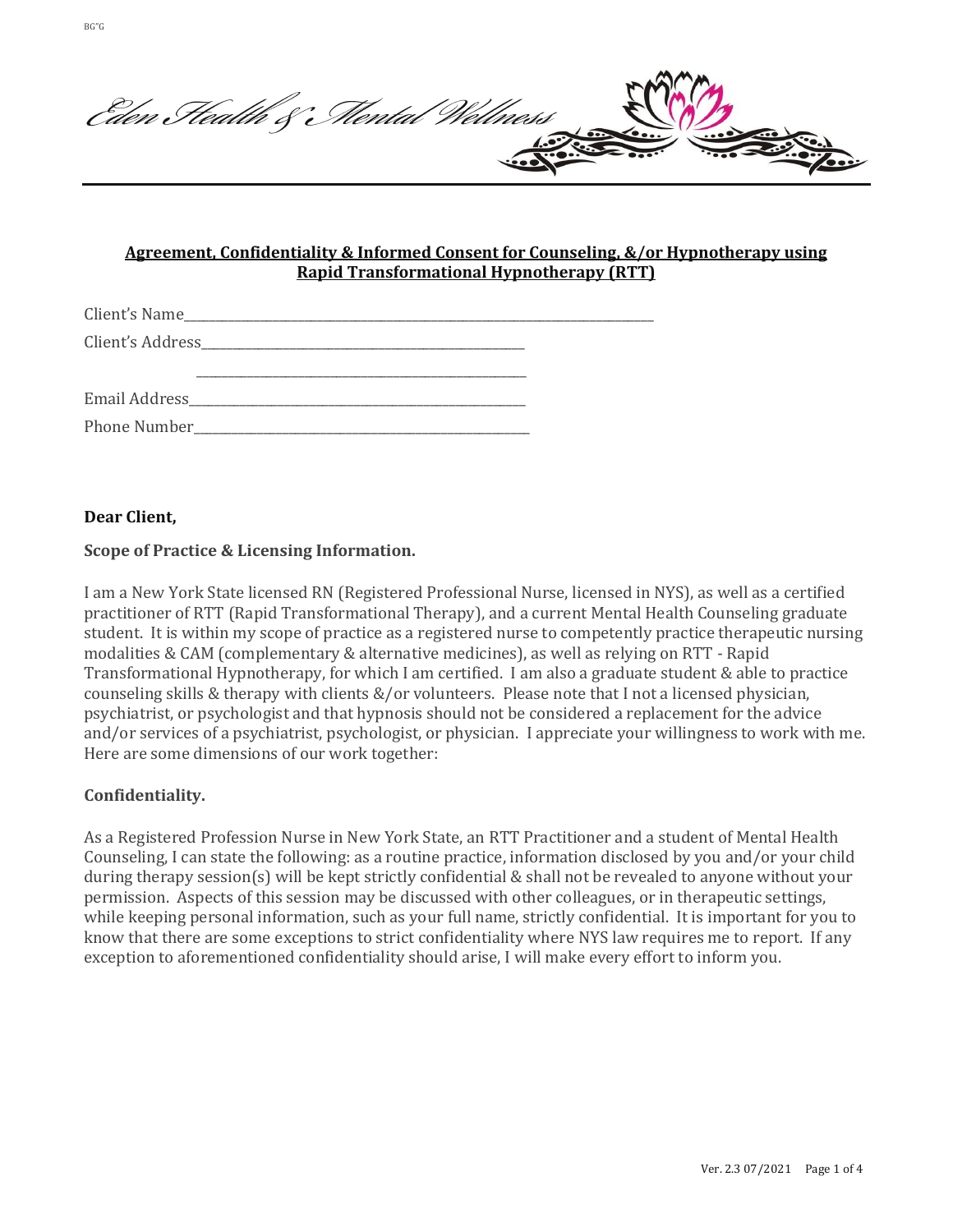Exceptions to Confidentiality:

- 1) **If a client were to threaten to harm him-/herself or another person, I am legally, ethically and morally required to take the necessary steps to protect the safety of the threatened person(s). Appropriate actions could include: informing the intended victim, arranging for medical assessment, evaluation, or hospitalization for you or your child, notifying family members, caretakers or others in your support system, or alerting law enforcement.**
- 2) **If there is disclosed or suspected abuse or neglect of a child/minor, elderly person, or disabled person, I am required by New York State law to report these events to authorities.**
- 3) **If I am to receive a legally binding court order/subpoena from a Judge for records pertaining to counseling or hypnotherapy session(s) or required to provide testimony in court, I would be mandated to comply.**

## **Potentially Incompatible with Hypnotherapy**

The right is reserved to refuse treatment and refer care to appropriate specialist, or practitioner, when the following conditions and/or experiences are present, or identified:

●auditory/visual hallucinations ●dissociative disorders ●epilepsy with seizures ●personality disorders ●psychosis ●schizoaffective disorder ●schizophrenia – uncontrolled/untreated

### **Late Cancellations & No-Show Policy.**

Cancellations made in less than24 hours' notice, and prior to the start of the session incur a **\$50** latecancellation fee. No-shows or cancellations made after the start of the session incur the full fee. I, Bracha Oriana Fishman, reserve the right to terminate counseling services after three no-shows or latecancellations.

### **Request for Client Records.**

Requests for client records can be made by client, or authorized party, in writing via mail or email and can be released, upon request, to authorized specialists, or practitioners.

### **Termination & Early Termination.**

Client reserves the right to terminate counseling services at any time providing a verbal or written request is submitted. I, Bracha Oriana Fishman, in the event of appropriate circumstances, reserve the right to transfer services and/or care to appropriate specialist/s, or practitioner/s, with client understanding and consent. Termination of services outside of the context of early termination are to take place in advance and with client's full consent, agreement, and understanding.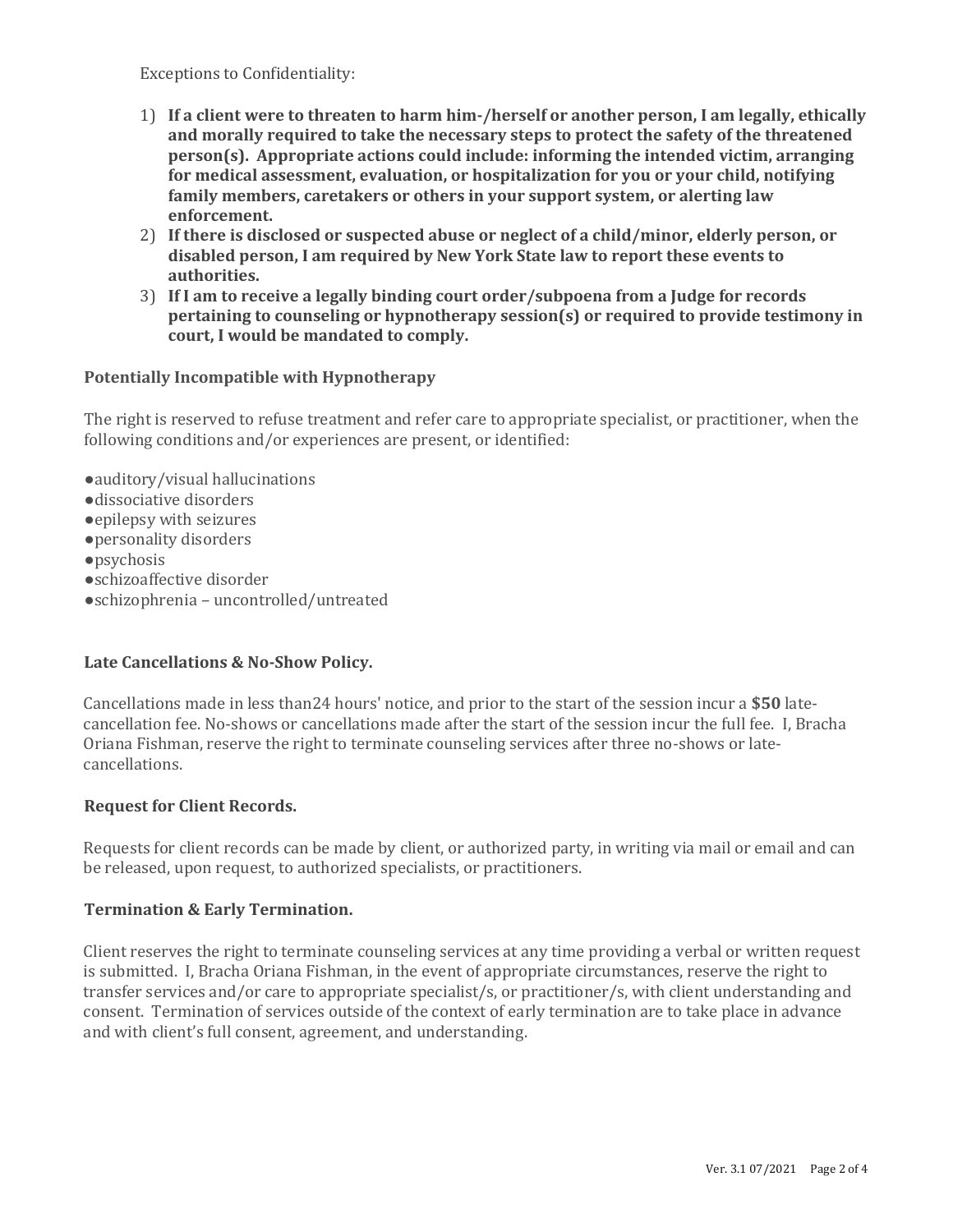### **Guarantee.**

I, Bracha Oriana Fishman, cannot and do not guarantee results since client's success depends on many factors and potentially unforeseen circumstances that are outside of control, including, but not limited to, client's own willingness and desire to affect the changes within him-/herself.

# **Audio Recording(s).**

I, Bracha Oriana Fishman, have full permission to make audio recordings that may include client's voice. It is understood that if a recording (or recordings) are made during or after the session(s), I, Bracha Oriana Fishman, retain full copyright over any forms of media that may be produced and distributed.

### **Deepening Techniques.**

Permission is granted for Bracha Oriana Fishman to initiate direct physical contact in a respectful & ethically appropriate manner including, but not limited to, lifting client's arm, touching client's shoulder, or rocking client's head during the RTT (Rapid Transformational Therapy)/hypnotherapy session(s) in order to help facilitate the deepening & healing process.

### **Liability &/or Personal Injury or Property Damage.**

Client (\_\_\_\_\_\_\_\_\_\_\_\_\_\_\_\_\_\_\_\_\_\_\_\_\_\_\_\_\_\_\_\_\_\_\_\_\_\_\_\_\_\_\_\_\_\_\_\_\_\_\_\_\_\_\_\_\_\_\_\_\_\_\_\_\_\_) hereby releases Bracha Oriana Fishman and the Landlords of the office premises on 1831 \*3rd St, 3rd flr, Brooklyn, N.Y. 11214 from any liability or claims that could be made concerning client's mental and/or physical well-being or personal possessions/belongings and release from holding Bracha Oriana Fishman or the Landlords of said premises from liability for injuries of slip-and-fall during the work that has been outlined and agreed upon (now and in the future) at and around the premises of 1831 83rd St., 3rd flr, Brooklyn, NY 11214, and by filling out this form.

#### **Emergencies or Crises.**

I check voicemail & email messages regularly & am dedicated to responding promptly and, in most cases, within 24 hours. In the event that you are unable to reach me and find yourself in the midst of a lifeendangering circumstance, or emergency, immediately call 911, or go to your nearest emergency room. In the case of suicidal thoughts, or ideations, please reach out to any of the following resources:

Call the National Suicide Prevention Lifeline @ (800) 273-TALK (8255), Call NYC Well @ (888) NYC-WELL (692-9355) to chat 24 hours a day, 7 days a week, Text "STRENGTH" to the Crisis Text Line at 741-741, Text "WELL" to 65173.

### **Consent for Participation in RTT Hypnotherapy &/or Counseling within scope of Nursing Practice.**

I, the client (\_\_\_\_\_\_\_\_\_\_\_\_\_\_\_\_\_\_\_\_\_\_\_\_\_\_\_\_\_\_\_\_\_\_\_\_\_\_\_\_\_\_\_\_\_\_\_\_\_\_\_\_\_\_\_\_\_\_\_\_\_\_\_\_\_\_), give Bracha Oriana Fishman full permission to use hypnosis and to the Rapid Transformational Therapy knowing that by participating fully in the process and listening to the personalized recording for 21 days plays an important role in progress and contributes to overall success. By signing below it is agreed that client has read and understood the information contained in this form and voluntarily agrees to participate in the session and/or consents to the participation of client's child in the session. A copy of this form can and will be provided to client upon request.